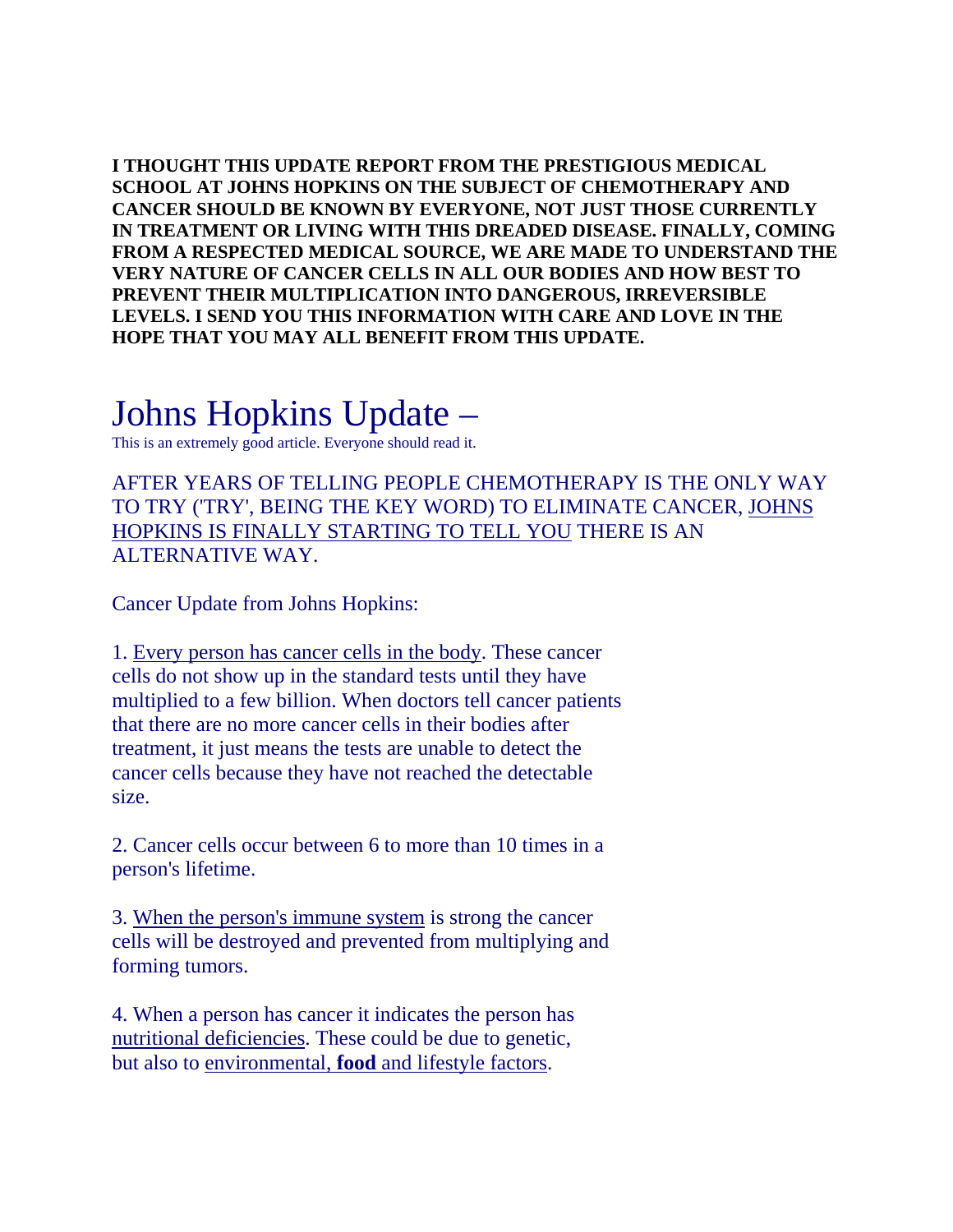5. To overcome the multiple nutritional deficiencies, changing diet to eat more adequately and healthy, 4-5 times/day and by including supplements will strengthen the immune system.

6. Chemotherapy involves poisoning the rapidly-growing cancer cells and also destroys rapidly-growing healthy cells in the bone marrow, gastrointestinal tract etc, and can cause organ damage, like liver, kidneys, heart, lungs etc.

7.. Radiation while destroying cancer cells also burns, scars and damages healthy cells, tissues and organs.

8. Initial treatment with chemotherapy and radiation will often reduce tumor size. However prolonged use of chemotherapy and radiation do not result in more tumor destruction.

9. When the body has too much toxic burden from chemotherapy and radiation the immune system is either compromised or destroyed, hence the person can succumb to various kinds of infections and complications.

10. Chemotherapy and radiation can cause cancer cells to mutate and become resistant and difficult to destroy. Surgery can also cause cancer cells to spread to other sites.

11. An effective way to battle cancer is to starve the cancer cells by not feeding it with the foods it needs to multiply.

## \*CANCER CELLS FEED ON:

a. Sugar substitutes like NutraSweet, Equal, Spoonful, etc are made with Aspartame and it is harmful. A better natural substitute would be Manuka honey or molasses, but only in very small amounts. Table salt has a chemical added to make it white in color Better alternative is Bragg's aminos or sea salt.

b. Milk causes the body to produce mucus, especially in the gastro-intestinal tract. Cancer feeds on mucus. By cutting off milk and substituting with unsweetened soy milk cancer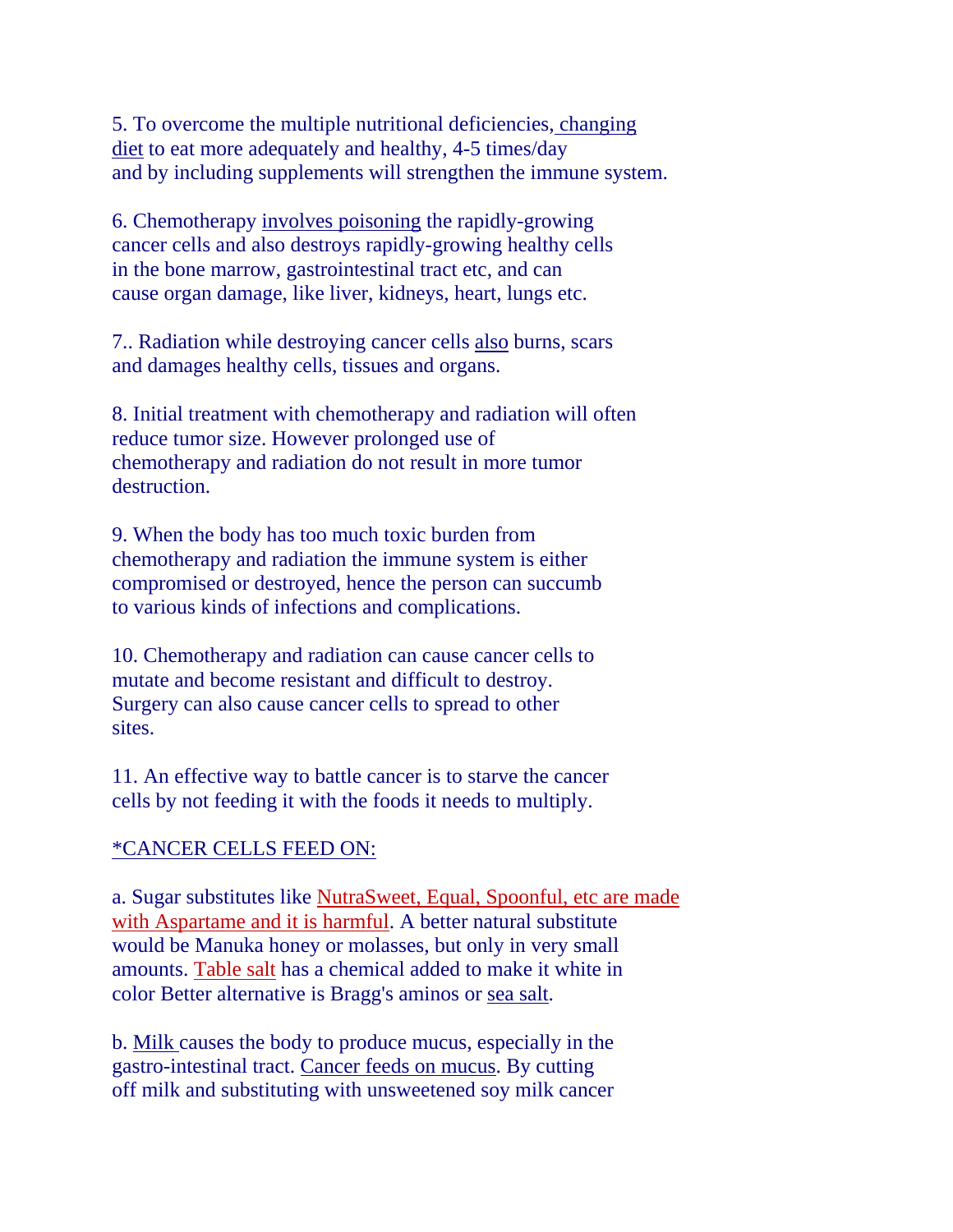cells are being starved.

c. Cancer cells thrive in an acid environment. A meat-based diet is acidic and it is best to eat fish, and a little other meat, like chicken. Meat also contains livestock antibiotics, growth hormones and parasites, which are all harmful, especially to people with cancer.

d. A diet made of 80% fresh vegetables and juice, whole grains, seeds, nuts and a little fruits help put the body into an alkaline environment. About 20% can be from cooked food including beans. Fresh vegetable juices provide live enzymes that are easily absorbed and reach down to cellular levels within 15 minutes to nourish and enhance growth of healthy cells. To obtain live enzymes for building healthy cells try and drink fresh vegetable juice (most vegetables including be an sprouts) and eat some raw vegetables 2 or 3 times a day. Enzymes are destroyed at temperatures of 104 degrees F (40 degrees C)..

e. Avoid coffee, tea, and chocolate, which have high caffeine Green tea is a better alternative and has cancer fighting properties. Water-best to drink purified water, or filtered, to avoid known toxins and heavy metals in tap water. Distilled water is acidic, avoid it.

12. Meat protein is difficult to digest and requires a lot of digestive enzymes. Undigested meat remaining in the intestines becomes putrefied and leads to more toxic buildup.

13. Cancer cell walls have a tough protein covering. By refraining from or eating less meat it frees more enzymes to attack the protein walls of cancer cells and allows the body's killer cells to destroy the cancer cells.

14. Some supplements build up the immune system (IP6, Flor-ssence, Essiac, anti-oxidants, vitamins, minerals, EFAs etc.) to enable the bodies own killer cells to destroy cancer cells.. Other supplements like vitamin E are known to cause apoptosis, or programmed cell death, the body's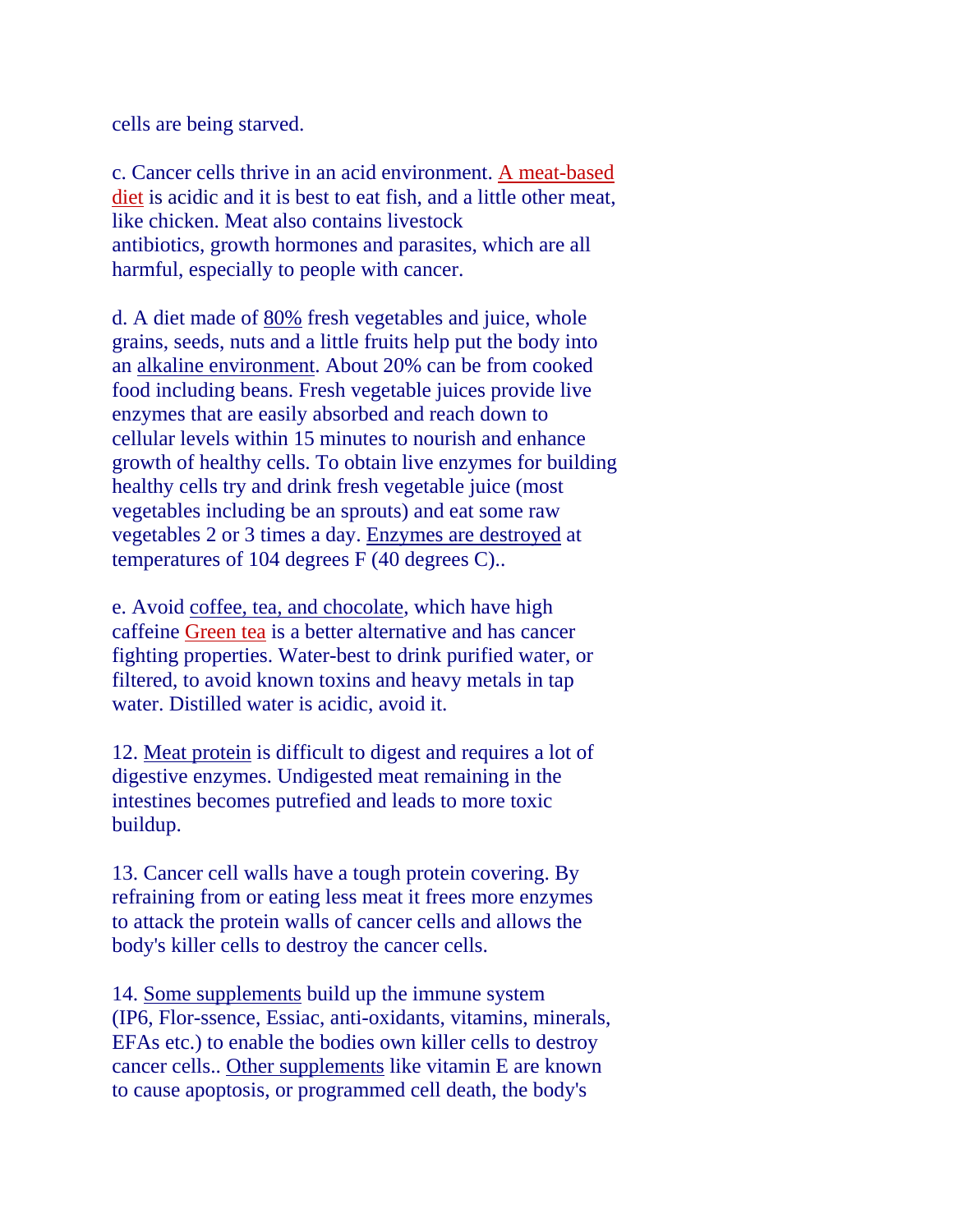normal method of disposing of damaged, unwanted, or unneeded cells.

15. Cancer is a disease of the mind, body, and spirit. A proactive and positive spirit will help the cancer warrior be a survivor. Anger, un-forgiveness and bitterness put the body into a stressful and acidic environment. Learn to have a loving and forgiving spirit. Learn to relax and enjoy life.

16. Cancer cells cannot thrive in an oxygenated environment. Exercising daily, and deep breathing help to get more oxygen down to the cellular level. Oxygen therapy is another means employed to destroy cancer cells.

- 1. No plastic containers in micro.
- 2. No water bottles in freezer.
- 3. No plastic wrap in microwave..

Johns Hopkins has recently sent this out in its newsletters. This information is being circulated at Walter Reed Army Medical Center as well. Dioxin chemicals cause cancer, especially breast cancer. Dioxins are highly poisonous to the cells of our bodies. Don't freeze your plastic bottles with water in them as this releases dioxins from the plastic. Recently, Dr Edward Fujimoto, Wellness Program Manager at Castle Hospital , was on a TV program to explain this health hazard. He talked about dioxins and how bad they are for us. He said that we should not be heating our food in the microwave using plastic containers. This especially applies to foods that contain fat. He said that the combination of fat, high heat, and plastics releases dioxin into the food and ultimately into the cells of the body. Instead, he recommends using glass, such as Corning Ware, Pyrex or ceramic containers for heating food. You get the same results, only without the dioxin. So such things as TV dinners, instant ramen and soups, etc., should be removed from the container and heated in something else. Paper isn't bad but you don't know what is in the paper. It's just safer to use tempered glass, Corning Ware, etc. He reminded us that a while ago some of the fast food restaurants moved away from the foam containers to paper The dioxin problem is one of the reasons.